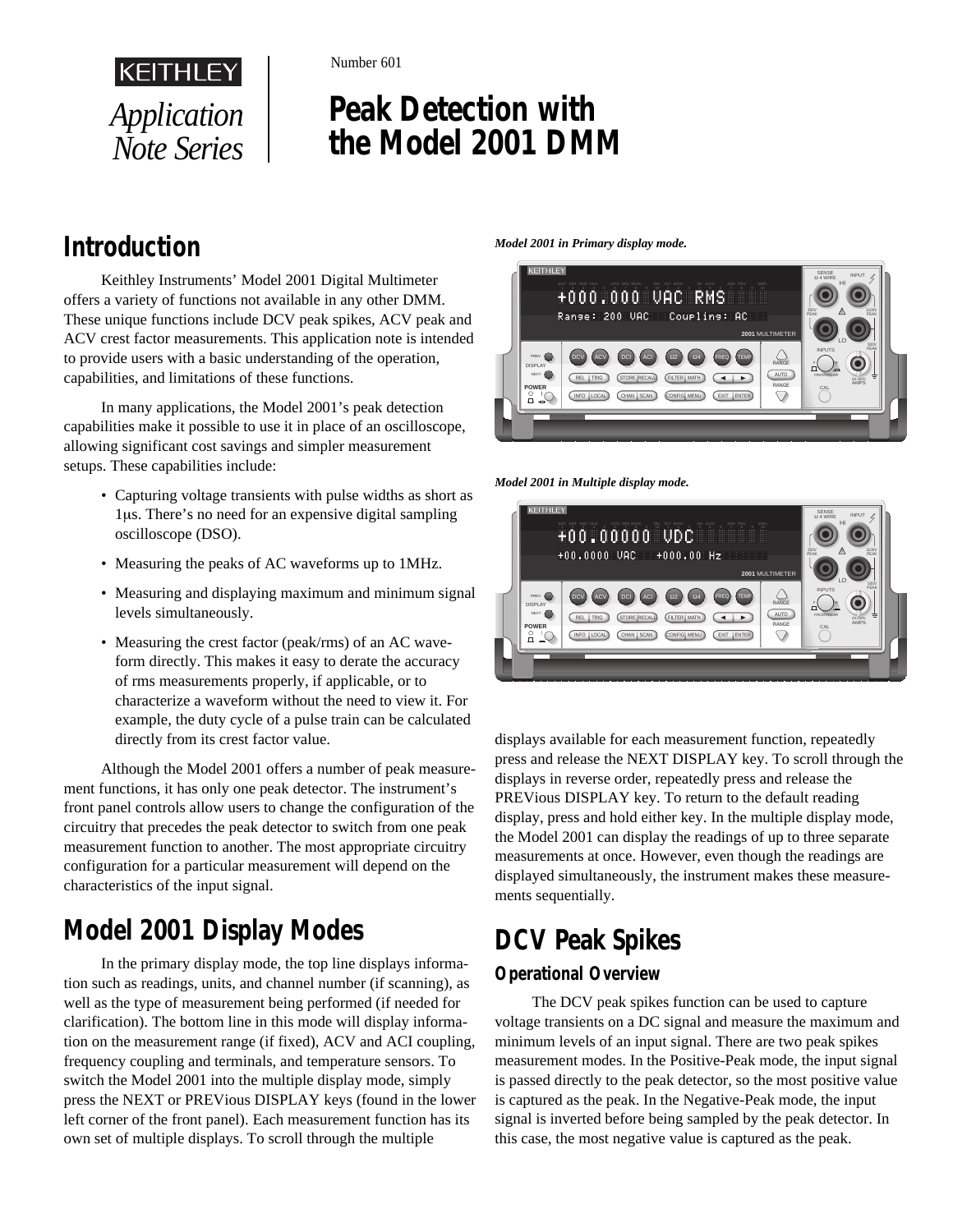#### **Display**

 DCV peak spikes measurements can be displayed in two ways: as a primary display of AC VOLTS<sup>1</sup> (by selecting the AC-TYPE to be either POSITIVE-PEAK or NEGATIVE-PEAK) or as part of multiple displays of DC VOLTS. While the operation of the peak spikes function is the same in each display mode, the function control and displayed information are slightly different.

*DCV peak spikes measurement in primary display mode:* The primary display mode should be used when the peak spikes measurement is the only parameter of interest to the user. Both positive-peak and negative-peak measurements are available via the primary display of AC VOLTS. To access this measurement function, press CONFIGure and ACV. Use the  $\triangleleft$   $\triangleright$  cursor button to highlight AC-TYPE from the menu options that appear on the lower line, then press ENTER. Then, use the  $\triangleleft$   $\triangleright$  cursor and ENTER again to select either POSITIVE-PEAK or NEGATIVE-PEAK.

The primary display mode not only allows the user to control the resolution, filtering and coupling of the measurement, but also provides greater measurement integrity. This improved integrity is due to the fact that the unit is measuring only peak spikes, rather than measuring multiple functions sequentially. In cases where the transient being measured is a non-repetitive event, it is essential to use the primary display mode.

Another advantage of using the primary display mode is the ability to set the length of "peak window." A peak window is the amount of time a signal is sampled before a reading is displayed. A parameter control menu will appear automatically once either POSITIVE-PEAK or NEGATIVE-PEAK is selected. This menu allows the user to set the peak window anywhere from 0.1 to 9.9 seconds. This window must be set carefully to ensure an accurate reading when measuring non-repetitive transients. At the end of each sample period, the peak detector is reset while the reading is being calculated. Consequently, during this reset operation (which takes approximately 30ms), the input is not being monitored. However, by using the peak window properly, users can prevent measurement problems. Since the generation of transient spikes is controllable in most applications, the user should simply set the unit for a long peak window. As long as the spike occurs within that window, it will be captured. This subject will be discussed in greater detail in the Applications section.

*DCV peak spikes in multiple display mode:* There are three multiple displays of DC VOLTS that include peak spikes measurements. These multiple displays are ideal for the user who wishes to perform more than one function at a

time, such as monitoring the noise on a DC voltage while simultaneously measuring the voltage. However, there are some limitations to keep in mind when making peak spikes measurements in the multiple display mode:

- The length of the peak window is preset at 100ms and cannot be changed by the user.
- The range of the peak measurement is determined by the range set for DC VOLTS.
- The resolution is fixed at  $3\frac{1}{2}$  digits.
- No filter is used.
- The coupling is fixed at AC+DC.

#### *Figure 1A: Positive peak* +00,000000 VDC *spikes and highest value* Pos-Pk=+00.000 Hishest=+00.00U **2001** MULTIMETER **KFITHI** *Figure 1B: Negative peak*  $+00.00000$ UDC *spikes and lowest value* Nes-Pk=+00.00V Lowest=+00.00V **2001** MULTIMETER **CELTHI EY** *Figure 1C: Positive and* +00,000000 VDC *negative peak spikes* Pos-Pk=+00.000 Nes-Pk=+00.000

The first multiple peak spikes display (Figure 1A) shows positive-peak and the highest peak since reset. To reset the highest peak value, press the DCV button. The second multiple display (Figure 1B) shows negative-peak and the lowest peak since reset. The third display (Figure 1C) measures positive-peak and negative-peak, which represent the maximum and minimum levels of the input signal. This display is ideal for measuring the peak-to-peak value of an AC waveform. To access these displays, after pressing the DCV button, simply press NEXT DISPLAY repeatedly until the desired display appears.

**2001** MULTIMETER

#### **Autoranging, Coupling and Filtering**

As mentioned earlier, measuring peak spikes in the primary display mode offers users the flexibility of specifying the measurement resolution and of using autoranging, as well as the ability to choose the input coupling (AC+DC or AC only) and filtering desired. However, special care is needed to maintain measurement integrity. For instance, using autoranging will produce inaccurate results if the input signal is a non-repetitive event. The following example illustrates this limitation: If the autoranging function is enabled and a baseline input of 100mV is present, the Model 2001 will choose the 200mV range to measure

#### *Figure 1: DCV Peak Spikes in Multiple Display Mode*

<sup>&</sup>lt;sup>1</sup>Note: The DCV peak spikes measurement is accessed via the AC VOLTS function key in the primary display mode because all peak measurements are performed through the Model 2001's AC circuitry.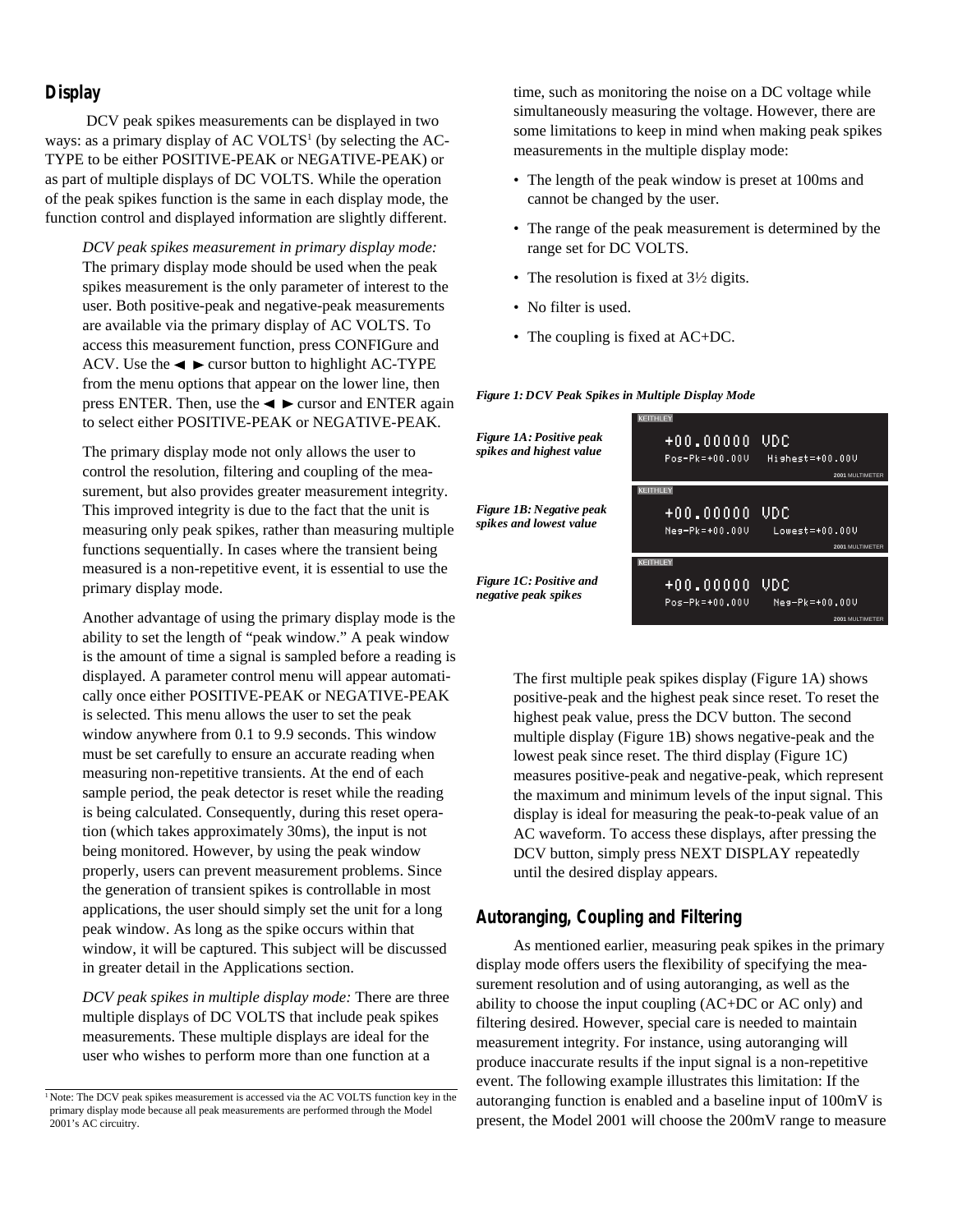this signal. However, if a 10V, 100µs input pulse occurs, it will create an overflow on the 200mV range and cause the Model 2001 to switch upwards to its highest range to take a reading. However, by the time this range switch is completed, the 10V spike will have passed and only 100mV will be present. The unit will display 100mV, then subsequently switch back to the 200mV range. However, *the value of the spike itself is never displayed*. In this case, to get a proper measurement, the user should select the 20V range.

Similar care must be used when applying filters. Generally, filtering is recommended with any of the peak functions. However, this rule-of-thumb does not hold true for one-shot, nonrecurring events. Consider an application where the 20V range is selected to measure the input signal described in the previous paragraph, and filtering is enabled. If a 10-reading digital filter is used, then each measurement will have a weight of 1/10 in the displayed reading. The occurrence of the 10V spike would then yield in a filtered reading of  $(10 + 9(0.1))/10 = 1.09V$ , which is clearly incorrect. However, if the input signal is repetitive, filtering can be helpful in reducing reading noise.

The selection of the input coupling is also important. When the Model 2001 is AC coupled, a DC blocking capacitor is placed in series with the input, followed by a resistor to ground. This circuit forms a high-pass filter that attenuates low frequency signals. To achieve maximum accuracy, AC+DC coupling should be used for input signals of frequencies less than 200Hz. It is also critical to use AC+DC coupling for square wave inputs, because the input C-R forms a differentiator circuit and will yield falsely inflated peak measurements. This behavior is exactly like that of an AC coupled oscilloscope. In general, the use of AC+DC coupling is recommended whenever possible.

## **ACV Peak**

#### **Operational Overview**

This function can be used to measure the peak magnitude of an AC waveform. In this configuration, the input signal is rectified before it is captured by the peak detector. Therefore, the peak captured will be the maximum deviation from zero volts. Due to the rectification, peak values up to 400% of range can be captured, so for example, the 2V range can capture a peak of 8V. However, the rectification process will introduce a small amount of noise into the processed waveform, making it difficult to measure the peak of signals that are very small when compared to the measurement range. Consequently, ACV peak is not specified for peak inputs that are less than 10% of range. While peaks of less than 20mV (in other words, 10% of the 200mV range) are not specified for ACV peak, they can be measured accurately with the DCV peak spikes function.

### **Display**

ACV peak measurements are available via the primary display of AC VOLTS (by selecting PEAK as the AC-TYPE) or as a multiple display of AC VOLTS in conjunction with the rms and average values. While the operation of the peak function is the same in either display mode, two segments of the function control are different: resolution and filter.

*ACV peak measurement in primary display mode:* When employing the primary display mode, the user can set the peak resolution anywhere from 31⁄2 to 71⁄2 digits. However, selecting a resolution greater than 31⁄2 digits will not yield additional information, as these levels of resolution are below the noise floor of the measurement. Using the factory default setting of AUTO automatically sets the resolution to  $3\frac{1}{2}$  digits. Primary display mode also allows the user to control the digital filter. For input signals of stable magnitude, the filter should be used to produce a more stable reading. However, the filter must be turned off to display non-repetitive peaks. Using the factory default setting of AUTO filter automatically enables a 10-reading averaging filter. Note: The information and recommendations concerning resolution and filtering also apply to DCV peak spikes measurements in the primary display mode.

*ACV peak measurement in multiple display mode:* The advantage of using this display mode is that it shows three ACV measurements (rms, average and peak) simultaneously. With these measurements, the type of AC waveform can often be determined without the need for an oscilloscope. However, there are two disadvantages to using multiple display mode when making peak measurements. The first disadvantage is due to the fact that each of the functions is performed in sequence, even though the readings are displayed simultaneously. That means the Model 2001 is measuring parameters other than peaks during most of the measurement time. Therefore, peaks that occur while the other functions are being performed simply aren't captured. The second disadvantage of this display mode is that the peak readings cannot be filtered, and the resolution is fixed at 31⁄2 digits.

#### **Peak Window**

Regardless of the display mode used, the ACV peak measurement function has a fixed peak window of 100ms. Since this function is intended to measure repetitive AC waveforms, this should not pose any serious limitations. If a longer peak window is required, switch the AC-TYPE to POSITIVE-PEAK or NEGATIVE-PEAK.

#### **Autoranging, Coupling and Filtering**

The recommendations offered for DCV peak spikes measurements in regard to autoranging, coupling and filtering are also applicable to ACV peak measurements.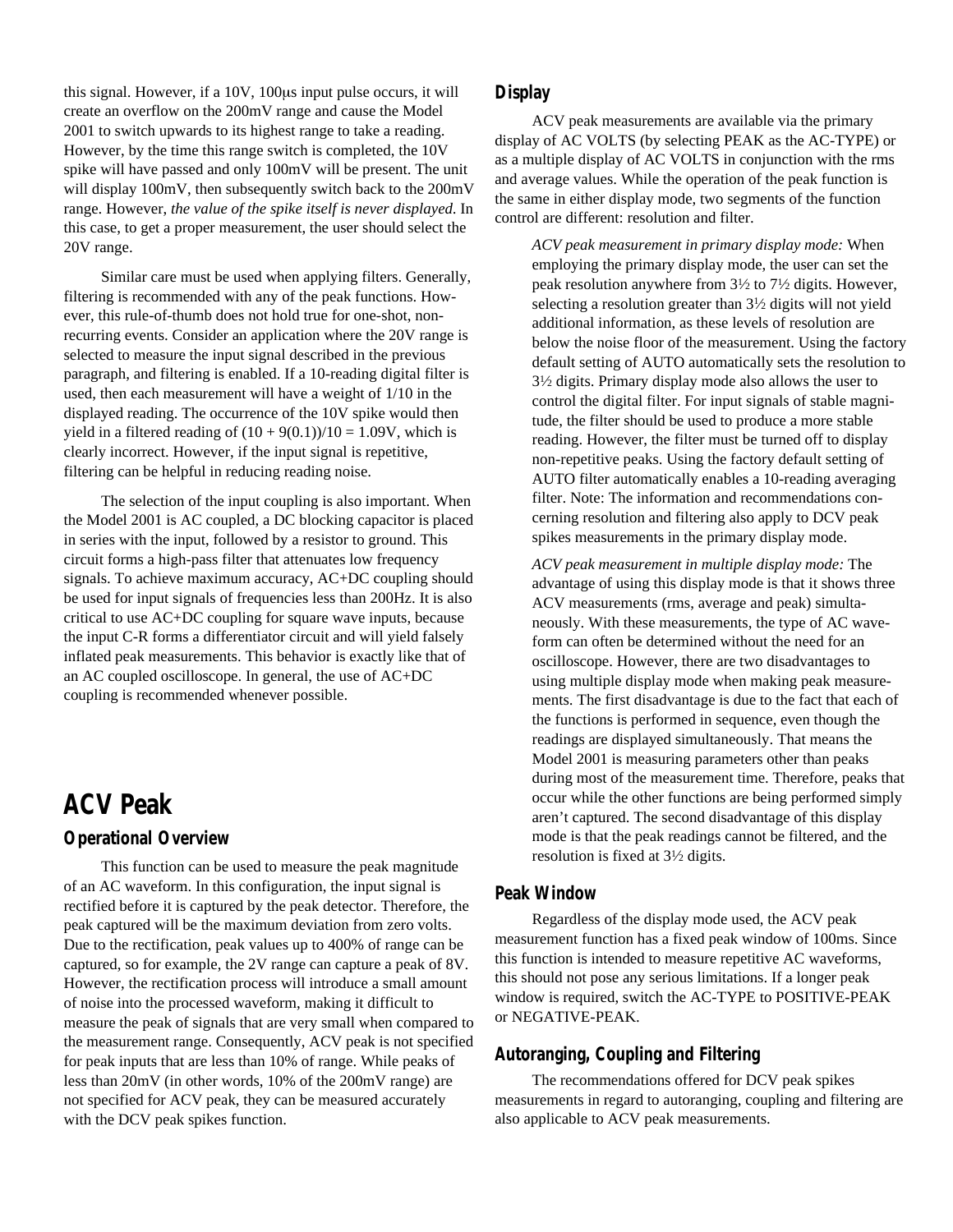## **ACV Crest Factor**

### **Overview**

The crest factor of an AC waveform is the ratio of its peak value to its rms value and specifies the dynamic range of a true rms instrument. For example, a sine wave has a crest factor value of 1.414, while a square wave has a value of 1.

In order to make high accuracy AC rms measurements, always consider the crest factor of the input signal, because the accuracy of many rms measuring units is adversely affected by high crest factor values. However, while most high accuracy AC instruments include a crest factor derating in their specifications, the Model 2001 is the only meter that will also compute the crest factor so that the user can employ the proper derating for a particular application. Crest factor measurement can also be a powerful tool for analyzing a pulse train waveform, because the duty cycle of the waveform can be found directly from its crest factor according to the following equation:

 $η = (1/CF<sup>2</sup>) \cdot 100$ 

where η is the duty cycle expressed as a percentage.

### **Operation and Display**

The crest factor calculation is available as a multiple display of AC VOLTS in conjunction with ACV rms and frequency (Hz) measurements. The Model 2001 calculates the crest factor by taking an ACV peak measurement and dividing it by the rms value. While the instrument is capable of displaying crest factor values up to 9.99, rms measurements are not specified for crest factor values greater than 5.

### **Coupling and Filtering**

From a measurement standpoint, a crest factor measurement is the same operation as an ACV peak measurement. Therefore, the same coupling recommendations apply to both these types of measurements. If filtering is enabled, while the filter will have no effect on the peak measurement, the rms value will be filtered. This may produce inaccurate crest factor readings if there is a large change in the input signal, because the filtered readings will take more time to settle. Note that this behavior will only occur if an AVERAGING type filter is selected. To eliminate this problem, select the advanced filter, because a large input transient will reset this type of filter.

## **Typical Applications**

### **Single-sided non-repetitive transient capture**

Figure 2 illustrates a single-sided non-repetitive transient waveform. The key to capturing a non-repetitive event like this one is setting the peak window parameter properly. The only display mode that offers this option is the primary display mode for DCV peak spikes. Follow these steps to set up the instrument for the measurement:

- 1. Select the ACV function (primary display mode).
- 2. Select a measurement range based on the expected value of the transient. Do not use autoranging.
- 3. To access the configuration menus, press the CONFIGure key.
- 4. Select VOLTS from the UNITS menu.

*Figure 2: Single-Sided Non-Repetitive Transient Waveform*



- 5. Select AC+DC or AC from the COUPLING menu.
- 6. Select POSITIVE-PEAK or NEGATIVE-PEAK from the AC-TYPE menu.
- 7. Specify a peak window that's long enough to guarantee the signal will be sampled. The size of window required will depend on how precisely in time the transient can be generated. If the occurrence of the transient is unpredictable, the longest peak window possible should be used to maximize the probability of capturing the spike.
- 8. Configure the unit for one of the user-controllable TRIG-GER measure sources, such as MANUAL (by pressing the front panel trigger button), EXTERNAL (a trigger signal from another instrument or a signal from the experiment itself), TRIGLINK (a signal transmitted via the Model 2001's Trigger-Link line), GPIB (signals over the IEEE-488 lines), etc. Any of these sources will allow the user to initiate the measurement.
- 9. Trigger the Model 2001, then generate the transient. At the end of the peak window, a reading will be displayed.
- 10. If necessary, adjust the range to display the greatest resolution without generating an overflow reading.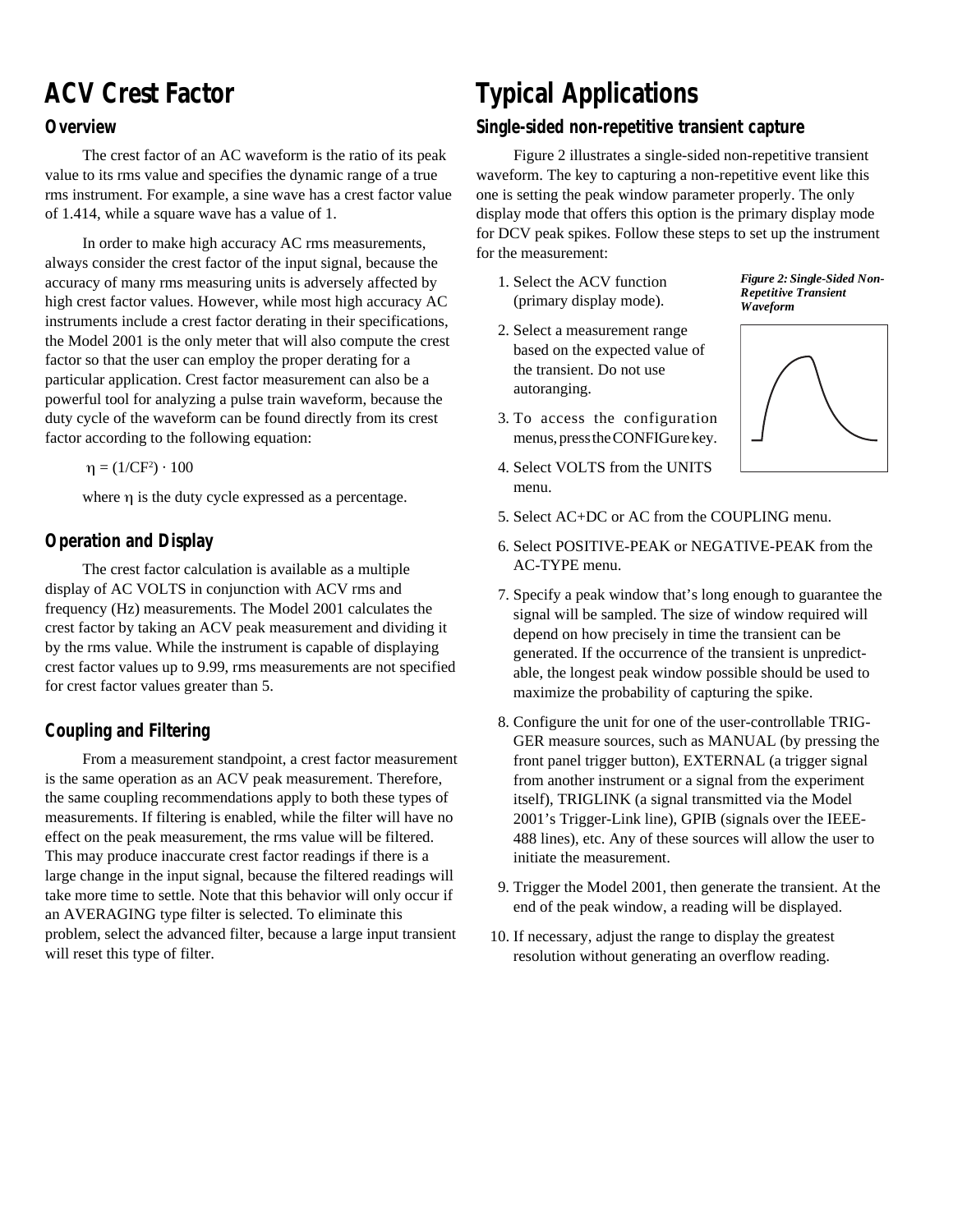### **Double-sided non-repetitive transient capture**

An example of a double-sided non-repetitive transient waveform is shown in Figure 3. In this application, the operation

of the Model 2001 is the same as in the single-sided non-repetitive transient capture, except that both POSITIVE-PEAK and NEGATIVE-PEAK must be used individually to characterize both extremes of the transient.

### **Power supply testing**

Figure 4A illustrates a typical waveform seen in power supply

testing. In this case, the peaks to be

*Figure 4A: Typical Waveform in Power Supply Testing*







captured are double-sided and repetitive. There are two peak capture modes that are suitable for this application.

> *Figure 4B: Multiple Display Showing DCV, Positive-Peak and Negative Peak*



The multiple display of DCV that shows both positive-peak and negative-peak simultaneously can be used if it would be advantageous to monitor the DC voltage, as well as the maximum and minimum transient values. To use this mode, press the NEXT DISPLAY button repeatedly while the DCV function is enabled until the multiple display shown in Figure 4B appears. The disadvantage of using this mode is that small transients will not be displayed with much resolution.

To gain more information about the transients, use the primary display mode of DCV peak spikes. Follow these steps:

- 1. Select the ACV function (primary display mode).
- 2. Enable autoranging by pressing the AUTO button if the AUTO annunciator is not already lit.
- 3. To access the configuration menus, press the CONFIGure key.
- 4. Select VOLTS from the UNITS menu.
- 5. Select AC from the COUPLING menu.
- 6. Select POSITIVE-PEAK from the AC-TYPE menu.
- 7. Enter the length of the peak window desired. This parameter is not usually important if the signal is repetitive. However, a smaller window will result in a higher reading rate. These steps will display the most positive transient.
- 8. To find the most negative transient, repeat the procedure, starting from Step #6, but select NEGATIVE-PEAK, rather than POSITIVE-PEAK.
- 9. If the magnitude of the largest transient is the parameter of interest, use the ACV peak function by selecting PEAK under the AC-TYPE menu in Step #6. Keep in mind that this mode rectifies the input signal before feeding it to the peak detector, and that the peak window will be fixed at 100ms.

## **Pulse train duty cycle characterization**

*Figure 5A: Typical Pulse Train Waveform*



*Figure 5B: Multiple Display Showing ACV rms, Frequency and Crest Factor*



Figure 5A illustrates a typical pulse train waveform. In this application, the Model 2001's crest factor computation capability is used to determine the duty cycle of a pulse train. This technique is valid only for unipolar pulse trains, i.e. those that originate from a zero DC bias level. To characterize this type of waveform, follow these steps:

- 1. Select the ACV function.
- 2. Enable autoranging by pressing the AUTO button if the AUTO annunciator is not already lit.
- 3. To access the configuration menus, press the CONFIGure key.
- 4. Select VOLTS from the UNITS menu.
- 5. Select AC+DC from the COUPLING menu.
- 6. Press the NEXT DISPLAY button until the multiple display showing ACV rms, frequency, and crest factor appears (See Figure 5B).
- 7. Use the following formula to compute the duty cycle (η):  $η = (1/CF<sup>2</sup>) \cdot 100$